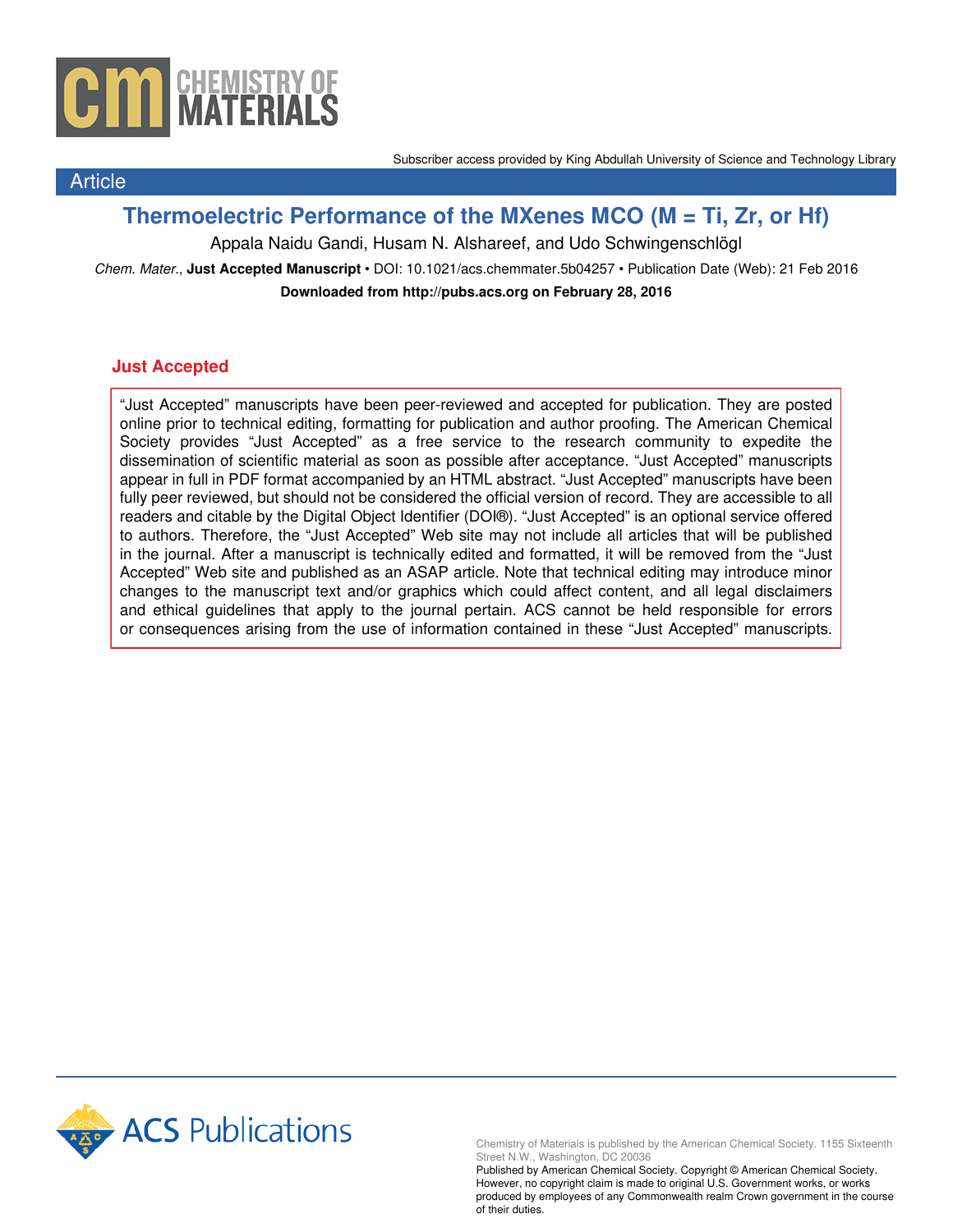# Thermoelectric Performance of the MXenes  $M_2CO_2$  (M = Ti, Zr, or Hf) Appala Naidu Gandi, Husam N. Alshareef, and Udo Schwingenschlögl<sup>\*</sup> *King Abdullah University of Science and Technology (KAUST), Physical Science and Engineering Division (PSE), Thuwal 23955-6900, Saudi Arabia*

E-mail: udo.schwingenschlogl@kaust.edu.sa

#### Abstract

We present the first report in which the thermoelectric properties of two-dimensional MXenes are calculated by considering both the electron and phonon transport. Specifically, we solve the transport equations of the electrons and phonons for three MXenes,  $M_2CO_2$ , where  $M = Ti$ ,  $Zr$ , or Hf, in order to evaluate the effect of the metal M on the thermoelectric performance. The lattice contribution to the thermal conductivity, obtained from the phonon life times, is found to be lowest in  $Ti<sub>2</sub>CO<sub>2</sub>$  and highest in  $\rm Hf_2CO_2$  in the temperature range from 300 K to 700 K. The highest figure of merit is predicted for  $Ti_2CO_2$ . The heavy mass of the electrons due to flat conduction bands results in a larger thermopower in the case of n-doping in these compounds.

<sup>∗</sup>To whom correspondence should be addressed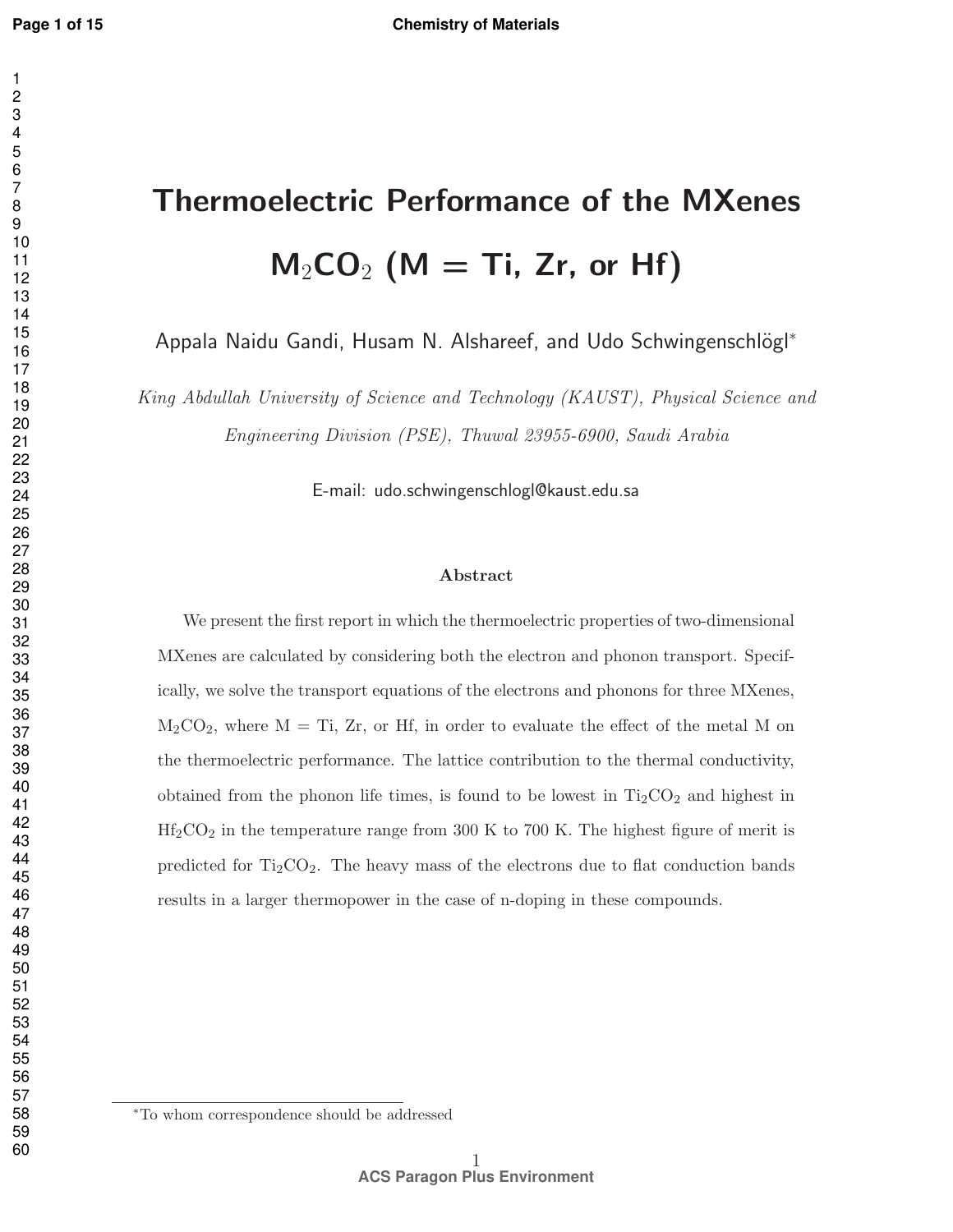## Introduction

MXenes are two-dimensional crystalline materials obtained from the MAX phases  $M_{n+1}AX_n$ . Since there is a multitude of MAX phases and due to the possibility to saturate the transition metal (M) with functional groups, many MXenes can be fabricated, encompassing a broad range of compositions and hence a broad range of properties and potential applications.1,2 The functional groups O, F, and OH result from the etching of the MAX phases. Experiments have addressed applications of MXenes in Li-ion batteries,<sup>3</sup> catalysis,<sup>4</sup> electrochemical capacitors,<sup>5</sup> and fuel cells.<sup>6</sup> Whether an MXene is a semiconductor (as required for thermoelectric usage) or not depends on the functional group and its orientation.<sup>7</sup> According to first principles calculations,  $Ti_2CO_2$ ,  $Zr_2CO_2$ ,  $Hf_2CO_2$ ,  $Sc_2CF_2$ ,  $Sc_2C(OH)_2$ , and  $Sc_2CO_2$  are semiconductors.<sup>8</sup> Ti<sub>2</sub>CO<sub>2</sub> has a narrow band gap of 0.17-0.44 eV,<sup>9-11</sup> thus being interesting for thermoelectric applications, and shows a high carrier mobility.<sup>12</sup>  $\rm Zr_2CO_2$  and  $Hf_2CO_2$  share many properties with  $Ti_2CO_2$  because of their structural and compositional similarity.<sup>10</sup>

First principles calculations predict high Seebeck coefficients (1100  $\mu$ V/K and 2000  $\mu$ V/K, respectively)<sup>8</sup> and power factors<sup>10</sup> for Ti<sub>2</sub>CO<sub>2</sub> and Sc<sub>2</sub>C(OH)<sub>2</sub> at 100 K. However, these electronic quantities are not sufficient to determine the thermoelectric efficiency, since the lattice contribution to the thermal conductivity also influences the figure of merit. Indeed, most of the heat conduction happens through phonons in semiconductors. To calculate the lattice contribution, we therefore solve the Boltzmann transport equation for phonons self-consistently and evaluate the phonon lifetimes. This allows us to provide a first comprehensive account of the thermoelectric performance of MXenes. In particular, we will study the role of the transition metal for the material properties.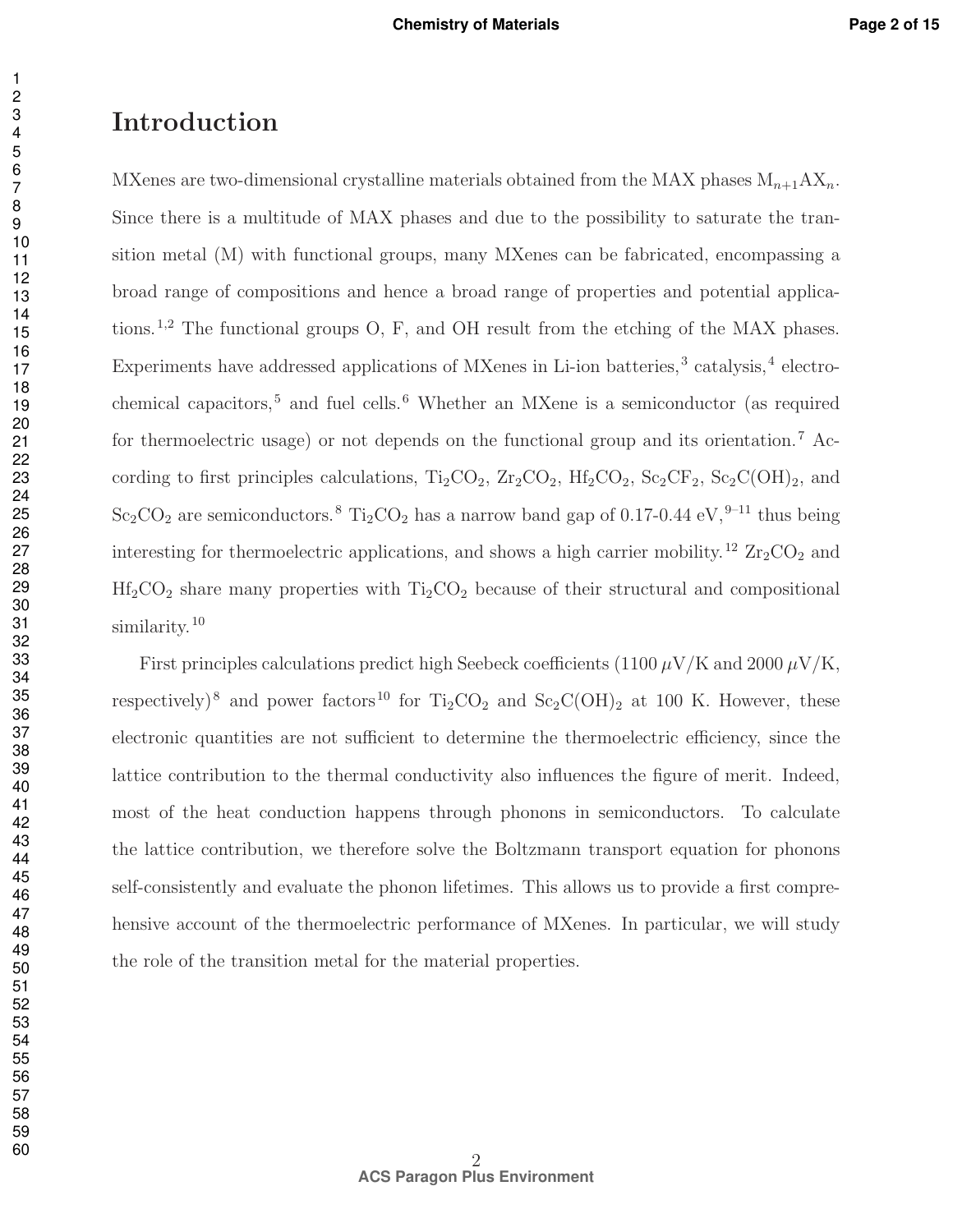## Methodology

First principles calculations are performed using the Vienna Ab-initio Simulation Package.<sup>13</sup> Plane waves with energies up to 500 eV are employed in the expansion of the electronic wave functions, considering the C  $2s^2$ ,  $2p^2$  and O  $2s^2$ ,  $2p^4$  electrons as valence states. For Ti, Zr, and Hf twelve electrons are considered as valence states. We employ the generalised gradient approximation of the exchange-correlation potential in the Perdew-Burke-Ernzerhof flavour.<sup>14</sup> Brillouin zone integrations are performed using the tetrahedron method with Blöchl corrections.<sup>15</sup> The MXenes are constructed by connecting a 15 Å vacuum slab to an O-M-C-M-O slab along the c-direction. Increasing the thickness of the vacuum slab to 20 Å modifies the total energy by less than 1 meV.  $\Gamma$ -centered  $24 \times 24 \times 1$  *k*-meshes are used for optimising the structures (hexagonal symmetry,  $\overline{P3}m1$ ). Since spin-polarised calculations find vanishing magnetic moments, we present in the following the results of spin-degenerate calculations. We consider different locations of the ligands and confirm the lowest energy configuration reported in the literature,<sup>9</sup> for which we evaluate the thermoelectric properties.

We solve the semi-classical Boltzmann transport equation within the constant relaxation time approximation ( $\tau = 10^{-14}$  s) for calculating the Seebeck coefficient, electrical conductivity, and electronic contribution to the thermal conductivity. While the relaxation time  $\tau$ in general depends on the electronic wave vector, energy, and scattering mechanism, reliable results for the transport properties have been obtained within the constant relaxation time approximation for a variety of materials.<sup>16–18</sup> A rigid band approximation is used to simulate doping by shifting the chemical potential (BoltzTraP code<sup>19</sup>). For this purpose, the electronic band structure is calculated on a very fine  $42 \times 42 \times 1$  *k*-mesh.

We follow the supercell based direct method to calculate the normal mode polarisation vectors and phonon frequencies within the harmonic approximation.<sup>20</sup> A  $4 \times 4 \times 1$  supercell is chosen with a  $3 \times 3 \times 1$  *k*-mesh for evaluating the forces and the method of Cochran and  $conver's<sup>21</sup>$  is used for including long range dipole interactions to the dynamical matrix. The dielectric tensor and Born effective charges are evaluated using perturbation theory.<sup>22</sup> In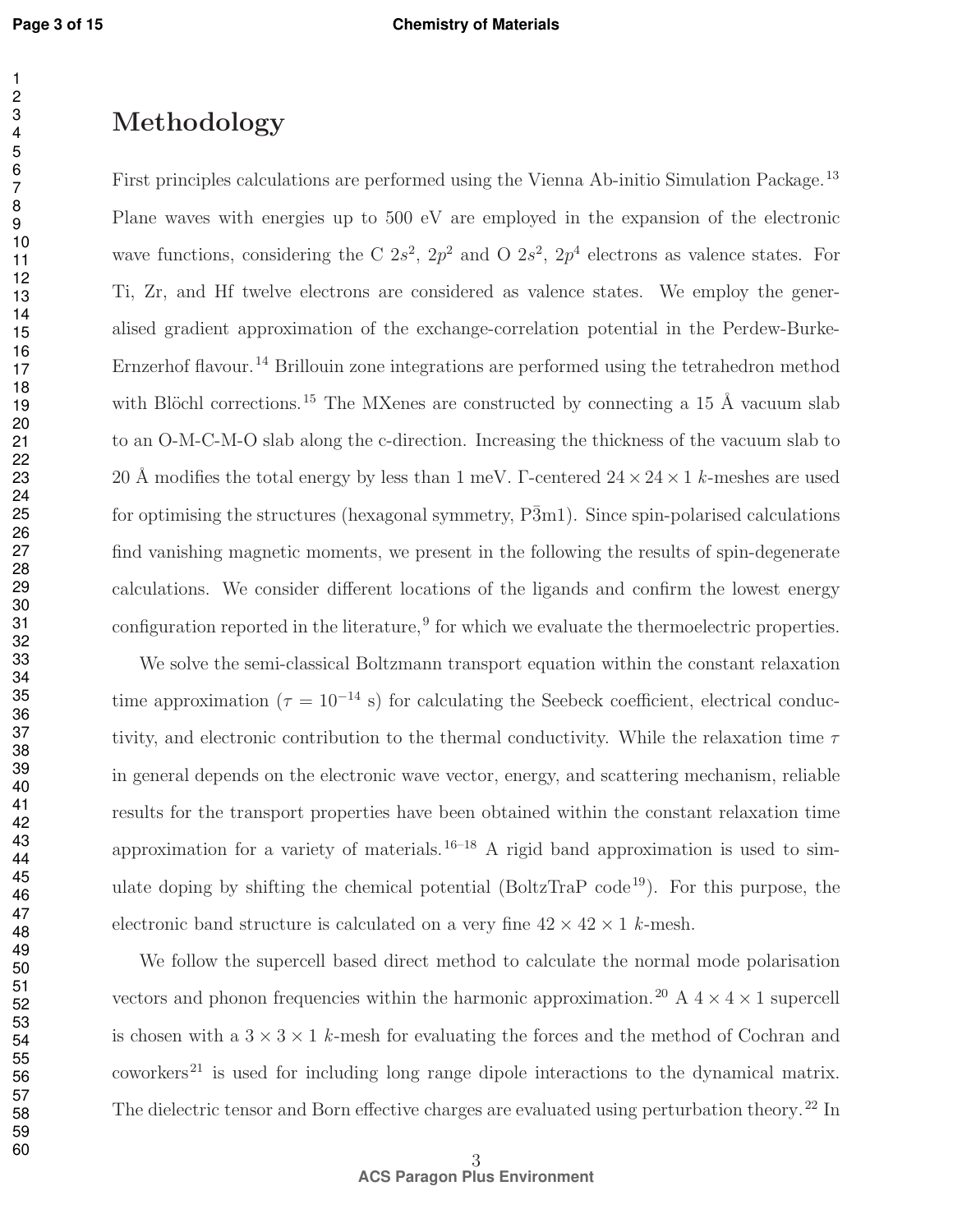|          | Ti <sub>2</sub> CO <sub>2</sub> | $Zr_2CO_2$ | $Hf_2CO_2$ |
|----------|---------------------------------|------------|------------|
| a(A)     | 3.031                           | 3.309      | 3.268      |
| $M-O(A)$ | 1.972                           | 2.120      | 2.104      |
| $M-C(A)$ | 2.184                           | 2.368      | 2.336      |
| $C - O$  | 2.823                           | 3.003      | 2.980      |

Table 1: Lattice constants and bond lengths obtained by structure relaxation.

addition, we employ a finite difference scheme for evaluating the third order force constants, <sup>23</sup> where each atom up to fifth nearest neighbours is simultaneously displaced with a given atom (interaction distance up to 4.87 Å). Translational invariance conditions are imposed on the force constants.<sup>24</sup> The second and third order force constants are used for solving a linearised version of the Boltzmann transport equation for the phonons numerically by the ShengBTE code.<sup>25,26</sup> For this purpose, Brillouin zone integrations are carried out on a  $36 \times 36 \times 1$ *k*-mesh, for which our convergence tests find a difference of less than 0.1% in the lattice thermal conductivity as compared to a  $33 \times 33 \times 1$  *k*-mesh. The results for  $3 \times 3 \times 1$  and  $4 \times 4 \times 1$  supercells deviate by less than 1%. The volume dependent output of the ShengBTE code is scaled by assuming that the thickness equals the vertical distance between the top and bottom O planes.

At room temperature the thermal resistivity is dominated by three phonon Umklapp scattering events, whereas scattering events involving four or more phonons become relevant when the temperature exceeds half of the melting temperature.<sup>27</sup> Since molecular dynamics simulations predict that  $Ti_2CO_2$  remains solid up to 823 K,<sup>28</sup> we limit our analysis to 700 K and consider three phonon scattering events. Hence, for higher temperatures the conductivity values obtained from our procedure constitute upper limits.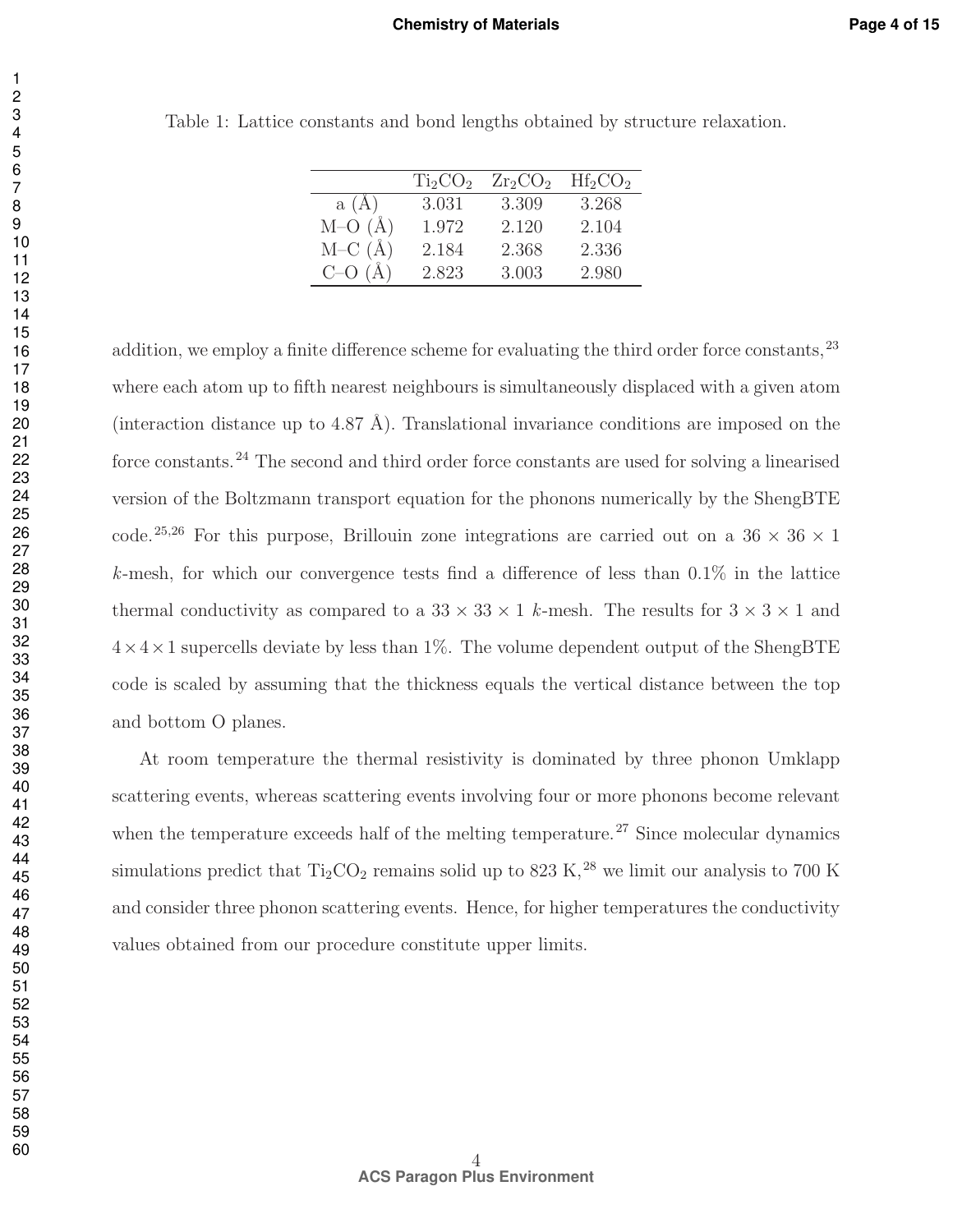

Figure 1: Side and top views of the crystal structure of the MXenes  $M_2CO_2$  (M = Ti, Zr, or Hf). Blue, brown, and red spheres represent M, C, and O atoms.

## Results and discussion

The lowest total energy is achieved when the O atoms in the top atomic layer of the MXene sandwich structure are located directly above the M atoms and the O atoms in the bottom atomic layer directly below them, see Figure 1. The corresponding equilibrium structure parameters are presented in Table 1. Because of their structural similarity, the three compounds under investigation have similar band structures, see Figure 2. The C 2p, O 2p, and M d states form the valence band edge, whereas the O 2p and M d states form the conduction band edge. We find in each case an indirect band gap with the valence band maximum at the Γ point and the conduction band minimum at the M point. Moreover, each compound shows a considerable asymmetry between the valence and conduction bands, thus between hole and electron doping. The band forming the conduction band edge is very flat, whereas that forming the valence band edge is dispersive (spreading over 3 eV). Thus, the effective mass of the electrons is much larger than that of the holes and consequently n-doping leads to a higher Seebeck coefficient than p-doping, as seen in Figures 3 and 4. While the main features of the band structures are similar, the three compounds are distinguished by their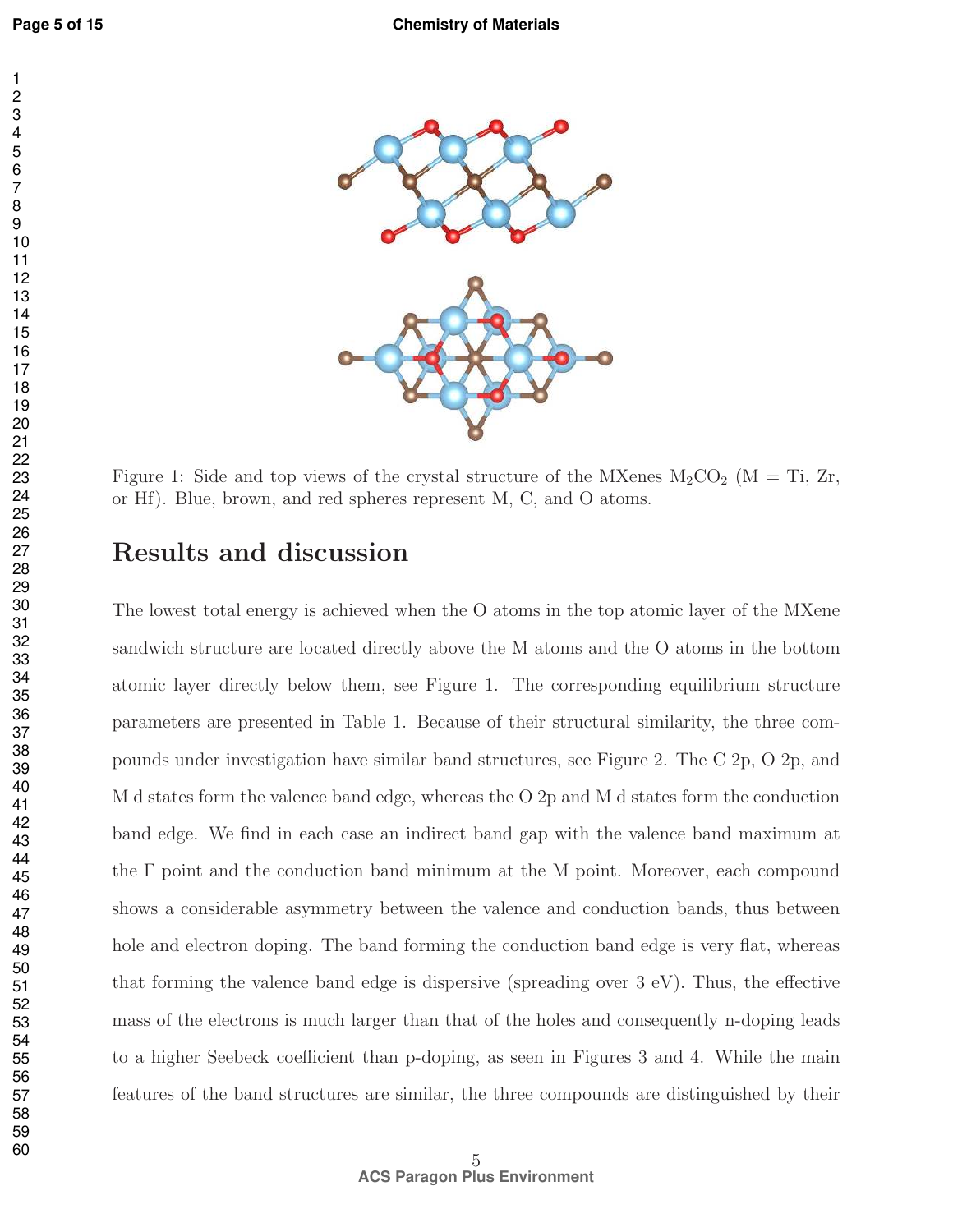

band gaps, which agree in size with previous results obtained by similar methodologies but are lower than those found by Heyd-Scuseria-Ernzerhof calculations. $8-11$  Having the largest band gap,  $\text{Hf}_2\text{CO}_2$  shows the highest Seebeck coefficient at a given temperature and carrier concentration. The electrical conductivity and electronic contribution to the thermal conductivity are also shown in Figures 3 and 4 as functions of the carrier concentration.

In narrow band gap semiconductors at high temperatures and low carrier concentrations the minority carriers reduce the Seebeck coefficient and increase the electrical conductivity.<sup>29</sup> As both holes and electrons carry heat, the overall thermal conductivity increases.<sup>30</sup> These effects can be seen prominently in Figures 3 and 4 in the case of  $Ti<sub>2</sub>CO<sub>2</sub>$  because of its narrow band gap, whereas they are small for  $Zr_2CO_2$  and  $Hf_2CO_2$ .

The high frequency dielectric tensors and Born effective charges reported in Table 2 are used along with the second order force constants to determine the harmonic phonon dispersion relations shown in Figure 5. For  $Ti<sub>2</sub>CO<sub>2</sub>$  we obtain excellent agreement with Ref. 8. In each case, there are three low frequency optical branches in close proximity to the acoustic branches with significant group velocities, which can increase the scattering crosssection of the acoustic phonons.<sup>31</sup> Thus, the first six branches are significant for the heat conduction.

The calculated lattice contributions to the thermal conductivity are plotted in Figure 6, where the fitting curve uses the fact that the thermal conductivity is inversely proportional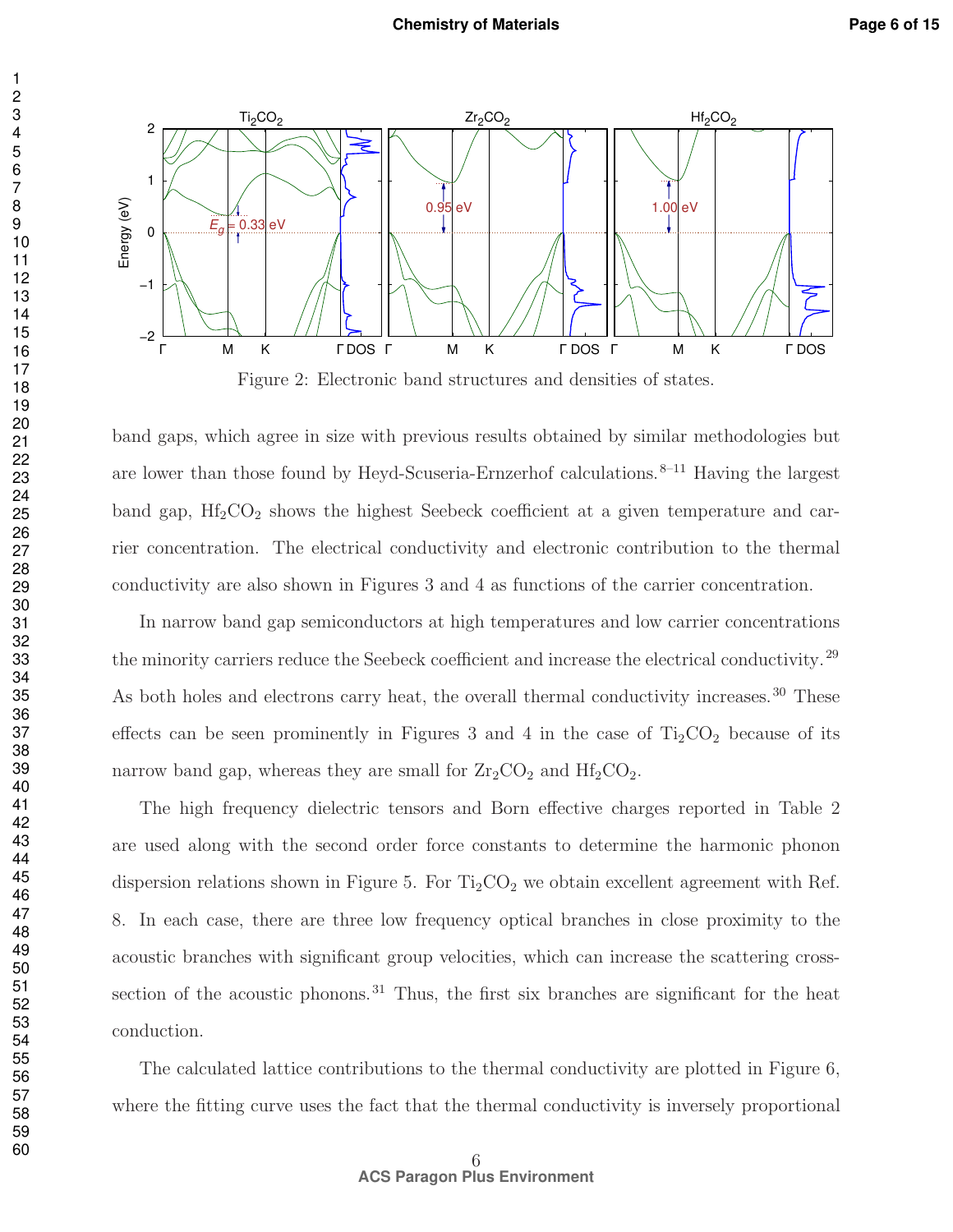

Figure 3: Transport coefficients as functions of the electron concentration.

to the temperature when limited by anharmonic scattering.<sup>32</sup> At room temperature more than 72% of the heat conduction happens through the first three phonon branches (acoustic branches), whereas the three low frequency optical branches account for 20%. We obtain excellent agreement with recently published room temperature values of 21.9 W/mK for  $Ti<sub>2</sub>CO<sub>2</sub>$ , 61.9 W/mK for  $Zr<sub>2</sub>CO<sub>2</sub>$ , and 86.3 W/mK for  $Hf<sub>2</sub>CO<sub>2</sub>$ .<sup>33</sup> Analysis of the phonon life times suggests that the phonon-phonon interaction is stronger in  $Ti_2CO_2$  than in  $Zr_2CO_2$ and  $\text{Hf}_2\text{CO}_2$ . While the group velocities are similar in the three compounds, the dispersion of the first six phonon branches is largest in  $Ti<sub>2</sub>CO<sub>2</sub>$  and smallest in  $Hf<sub>2</sub>CO<sub>2</sub>$  (see Figure 5). Presence of low frequency optical branches near the acoustic branches increases the likelihood of Umklapp scattering involving an acoustic mode and an optical mode. 32,34 Proximity of the fist six branches to each other and other optical branches is the reason for the increased scattering cross-section and lowest phonon life times in  $Ti<sub>2</sub>CO<sub>2</sub>$ .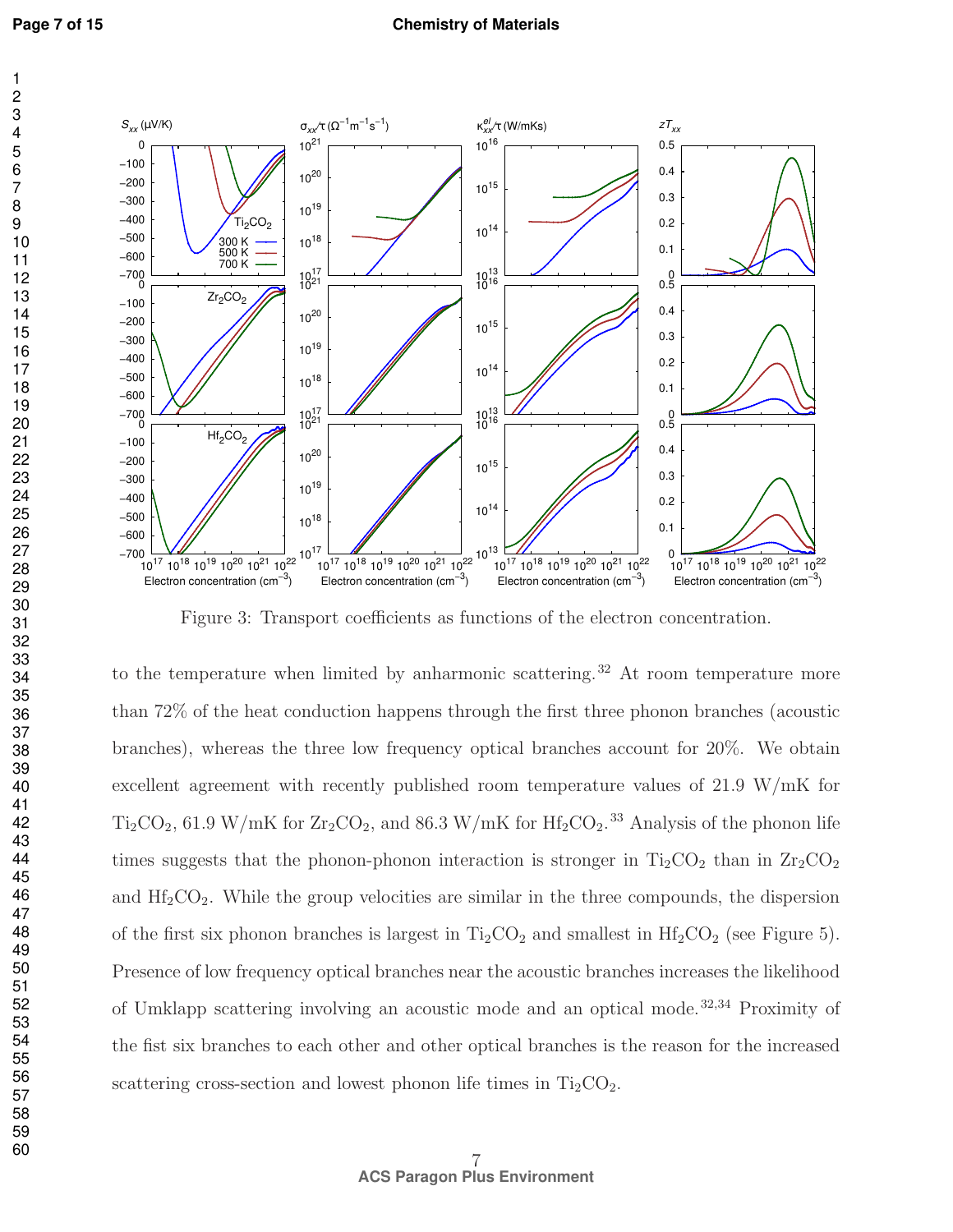

Figure 4: Transport coefficients as functions of the hole concentration.

According to Figures 3 and 4, the figure of merit is higher for n-doping than for p-doping, which is mainly due to the larger Seebeck coefficient.  $Ti<sub>2</sub>CO<sub>2</sub>$  shows the best thermoelectric performance because of its lower lattice thermal conductivity as compared to  $Zr_2CO_2$  and  $Hf_2CO_2$ . The peak values of the figure of merit and corresponding carrier concentrations are noted in Table 3. They correspond to a large area sample in which the heat conduction is diffusive. The mean free path of the phonons responsible for heat conduction is typically longer than that of the electrons in thermoelectric materials.<sup>35</sup> An improved thermoelectric performance thus is expected when the sample size is reduced below the maximal phonon mean free path, given in the rightmost column of Table 3, as the lattice contribution to the thermal conductivity is lowered (ballistic heat conduction) without adversely affecting the electrical conductivity.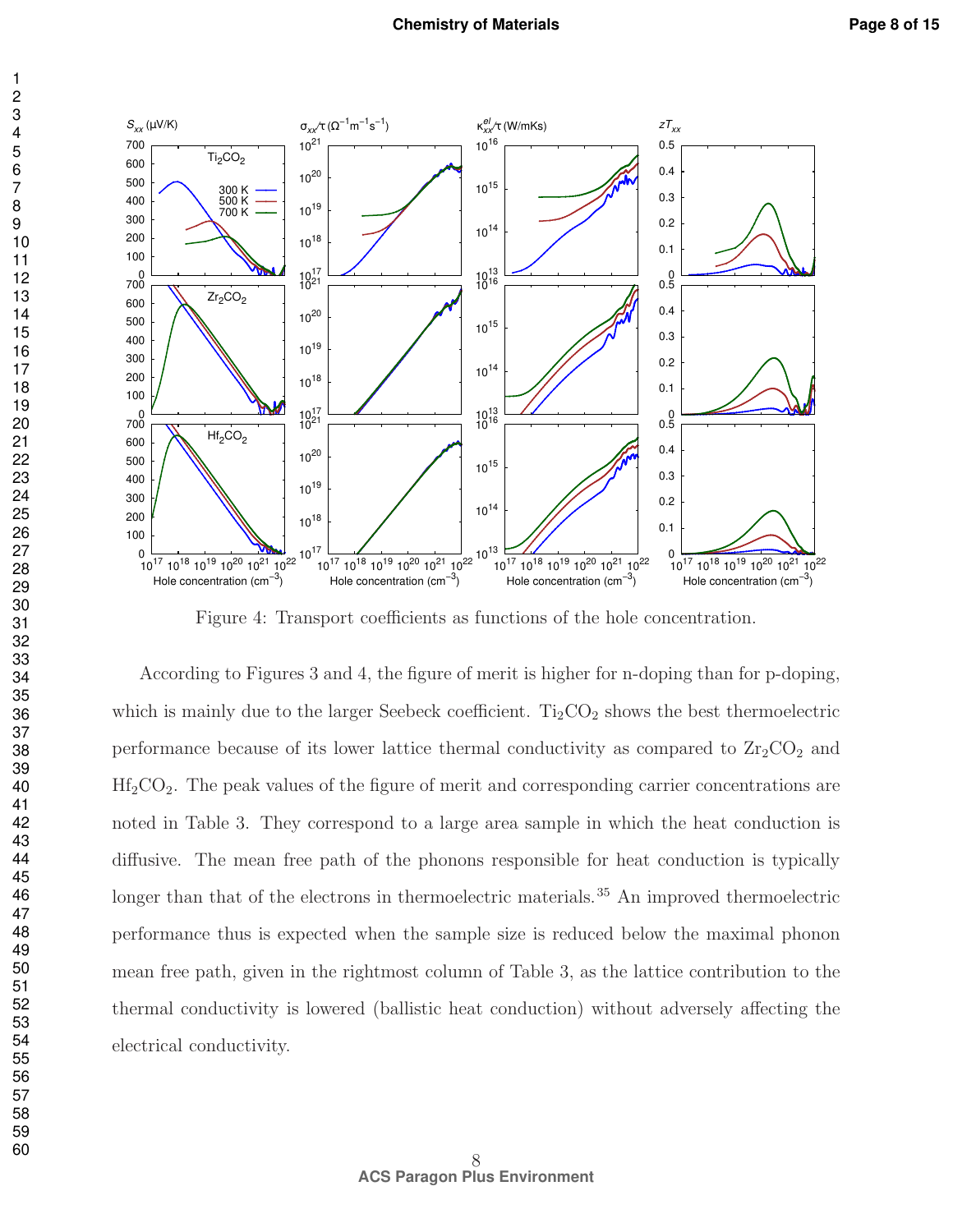#### **Chemistry of Materials**

Table 2: High frequency dielectric tensors and Born effective charges.

|                             | Ti <sub>2</sub> CO <sub>2</sub> | $Zr_2CO_2$ | $Hf_2CO_2$ |
|-----------------------------|---------------------------------|------------|------------|
| $\varepsilon_{xx}^{\infty}$ | 32.04                           | 17.46      | 15.37      |
| $Z_{xx}^*(M)$               | 7.06                            | 6.30       | 6.05       |
| $Z_{xx}^*(C)$               | $-5.80$                         | $-5.24$    | $-5.08$    |
| $Z_{xx}^*(O)$               | $-4.16$                         | $-3.68$    | $-3.51$    |



Figure 5: Harmonic phonon dispersion relations.

## Conclusions

For the first time we have studied the thermoelectric properties of two-dimensional MXenes by considering both the electron and phonon transport. We have solved the Boltzmann transport equations for the electrons and phonons to quantify the electronic and lattice contributions to the figure of merit of the MXenes  $M_2CO_2$  (M = Ti, Zr, or Hf). It turns out that the band gap grows with the mass of the M atom. Differences in the effective masses of the charge carriers explain why n-doping leads to larger Seebeck coefficients than p-doping. The lattice contribution to the thermal conductivity is smallest in  $Ti<sub>2</sub>CO<sub>2</sub>$  as the acoustic phonon branches show the strongest dispersions. Below a carrier concentration of 1.4  $\times10^{21}$ cm<sup>−</sup><sup>3</sup> electrons the figure of merit decreases drastically due to effects of the minority carriers. We have also determined the sample dimensions below which the heat transport becomes ballistic and the thermoelectric performance thus is enhanced.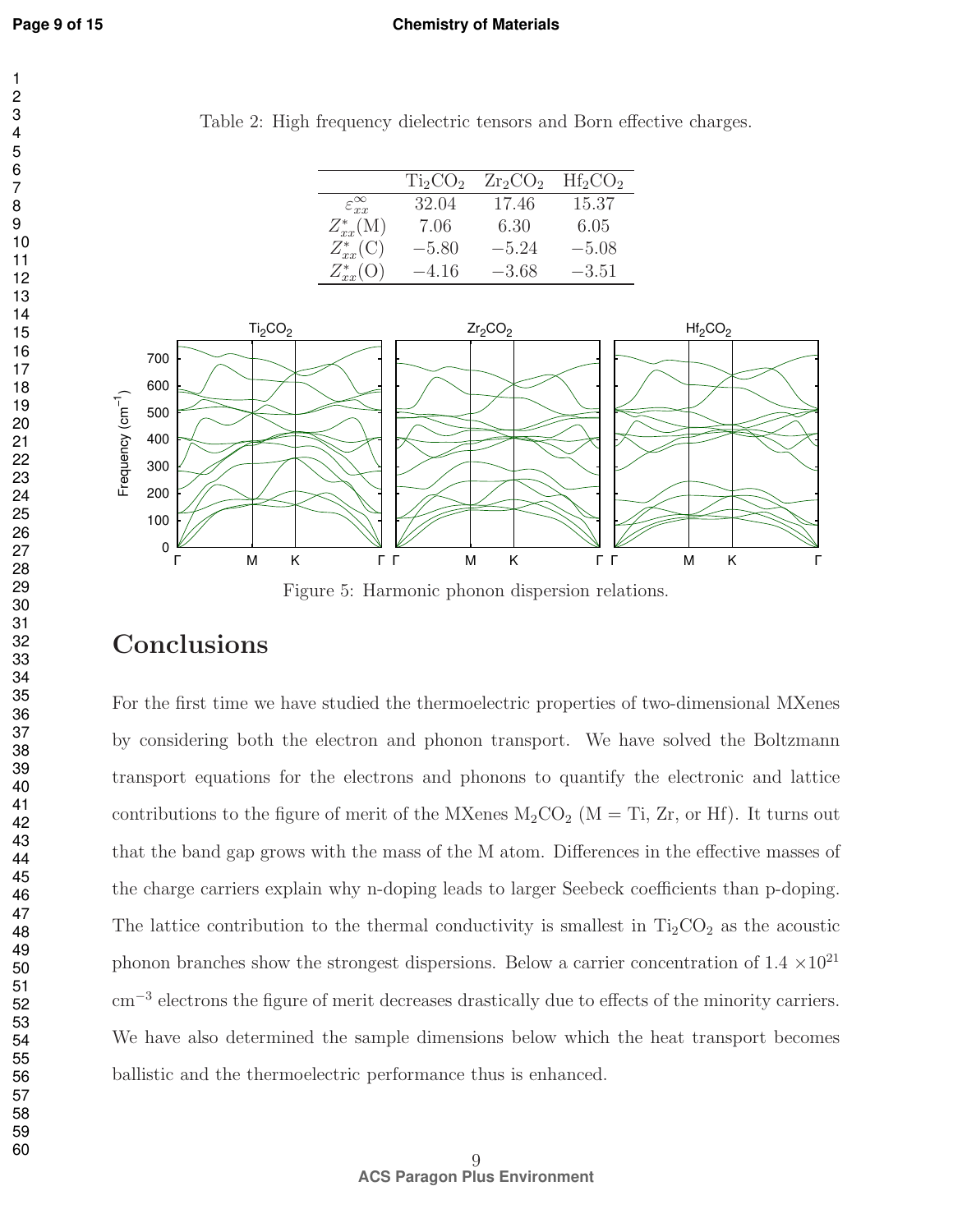

Figure 6: Lattice contributions to the thermal conductivity as functions of the temperature.

Table 3: Peak thermoelectric performances, corresponding carrier concentrations, and maximal phonon mean free paths  $(\Lambda_{max})$  at 700 K.

|            | n-doping                            |          | p-doping                   |      | $\Delta$ max |
|------------|-------------------------------------|----------|----------------------------|------|--------------|
|            | $\times 10^{20}$ cm <sup>-3</sup> ) | zT       | $(10^{20} \text{cm}^{-3})$ | zT   | nm           |
| $Ti_2CO_2$ |                                     | $0.45\,$ |                            | 0.27 | 132          |
| $Zr_2CO_2$ | 4.4                                 | 0.35     | 3.0                        | 0.22 | 486          |
| $Hf2$ C    | 5.0                                 | .29      | 2.9                        |      | 850          |

# Acknowledgements

The research reported in this publication was supported by funding from King Abdullah University of Science and Technology (KAUST). Computational resources were provided by the Supercomputing Laboratory of KAUST.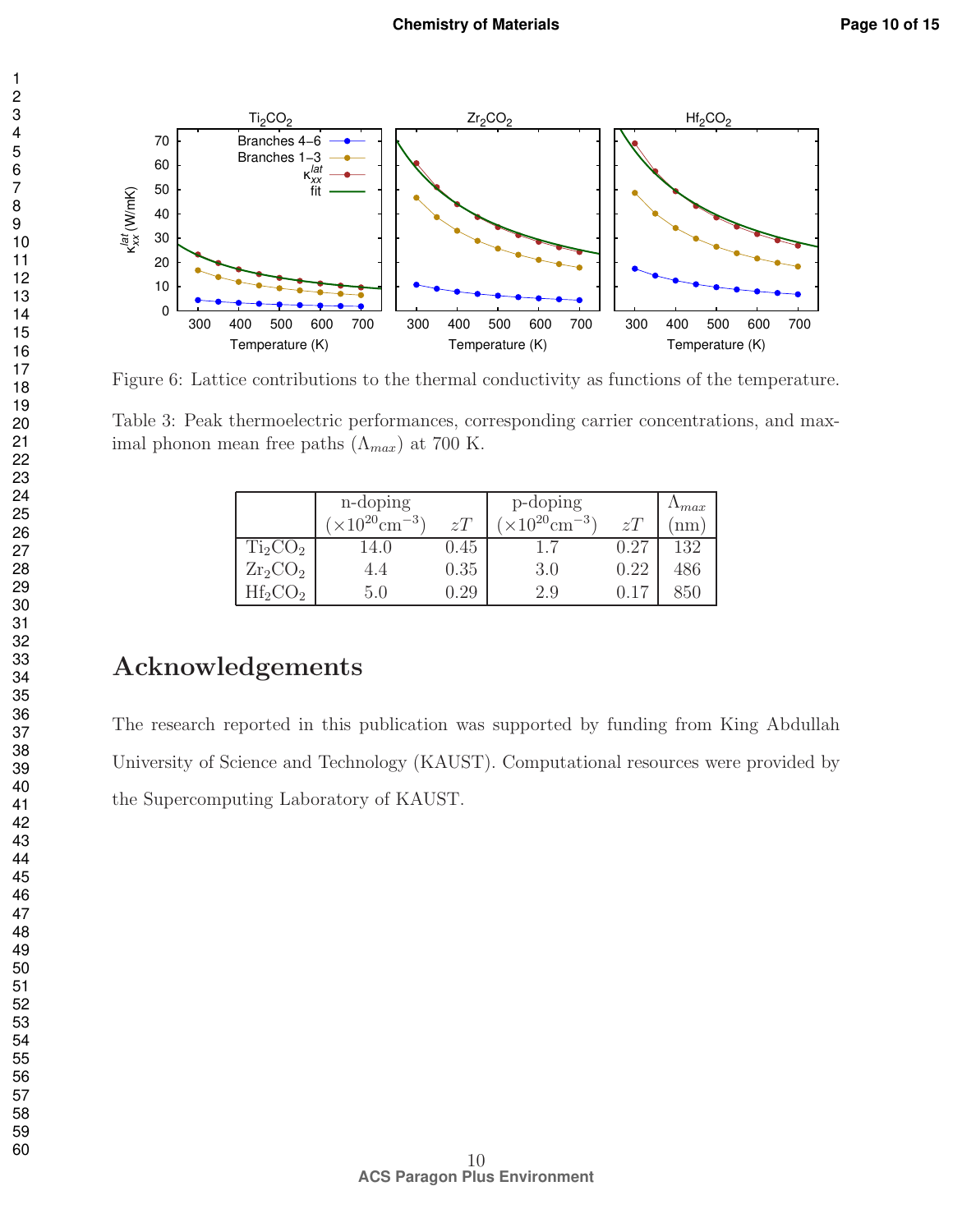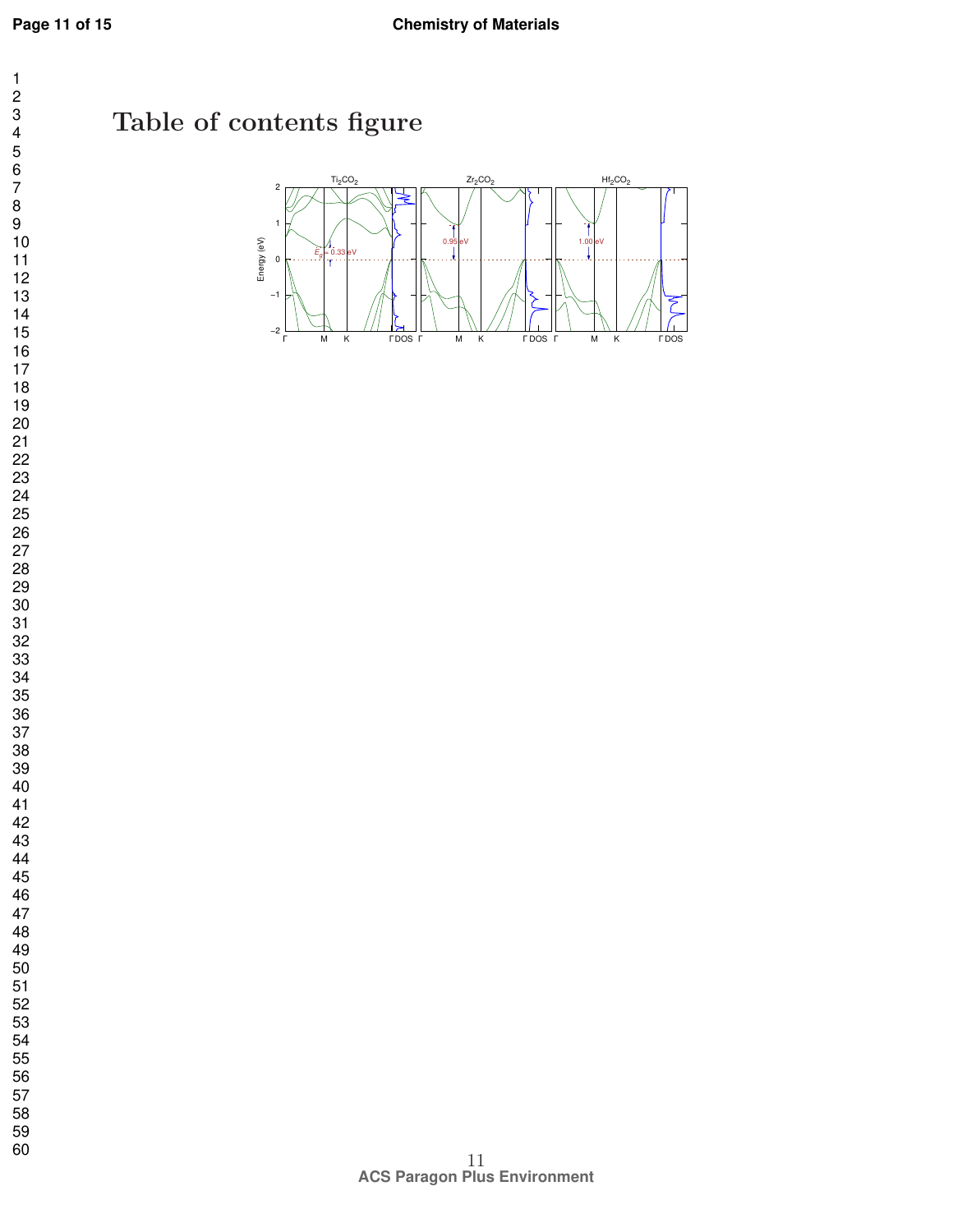## References

- (1) Naguib, M.; Gogotsi, Y. Synthesis of Two-Dimensional Materials by Selective Extraction. *Acc. Chem. Res.* 2015, *48*, 128–135
- (2) Lei, J.-C.; Zhang, X,; Zhou, Z. Recent Advances in MXene: Preparation, Properties, and Applications. *Front. Phys.* 2015, *10*, 276–286
- (3) Mashtalir, O.; Naguib, M.; Mochalin, V. N.; Dall'Agnese, Y.; Heon, M.; Barsoum, M. W.; Gogotsi, Y. Intercalation and Delamination of Layered Carbides and Carbonitrides. *Nat. Commun.* 2013, *4*, 1716
- (4) Xie, X.; Chen, S.; Ding, W.; Nie, Y.; Wei, Z. An Extraordinarily Stable Catalyst: Pt NPs Supported on Two-Dimensional Ti<sub>3</sub>C<sub>2</sub>X<sub>2</sub> (X = OH, F) Nanosheets for Oxygen Reduction Reaction. *Chem. Commun.* 2013, *49*, 10112–10114
- (5) Lukatskaya, M. R.; Mashtalir, O.; Ren, C. E.; Dall'Agnese, Y.; Rozier, P.; Taberna, P. L.; Naguib, M.; Simon, P.; Barsoum, M. W.; Gogotsi, Y. Cation Intercalation and High Volumetric Capacitance of Two-Dimensional Titanium Carbide. *Science* 2013, , 1502–1505
- (6) Naguib, M.; Mochalin, V. N.; Barsoum, M. W.; Gogotsi, Y. 25th Anniversary Article: MXenes: A New Family of Two-Dimensional Materials. *Adv. Mater.* 2014, *26*, 992–1005
- (7) Naguib, M.; Kurtoglu, M.; Presser, V.; Lu, J.; Niu, J.; Heon, M.; Hultman, L.; Gogotsi, Y.; Barsoum, M. W. Two-Dimensional Nanocrystals Produced by Exfoliation of  $Ti<sub>3</sub>AlC<sub>2</sub>$ . *Adv. Mater.* 2011, *23*, 4248–4253
- (8) Khazaei, M.; Arai, M.; Sasaki, T.; Chung, C.-Y.; Venkataramanan, N. S.; Estili, M.; Sakka, Y.; Kawazoe, Y. Novel Electronic and Magnetic Properties of Two-Dimensional Transition Metal Carbides and Nitrides. *Adv. Funct. Mater.* 2013, *23*, 2185–2192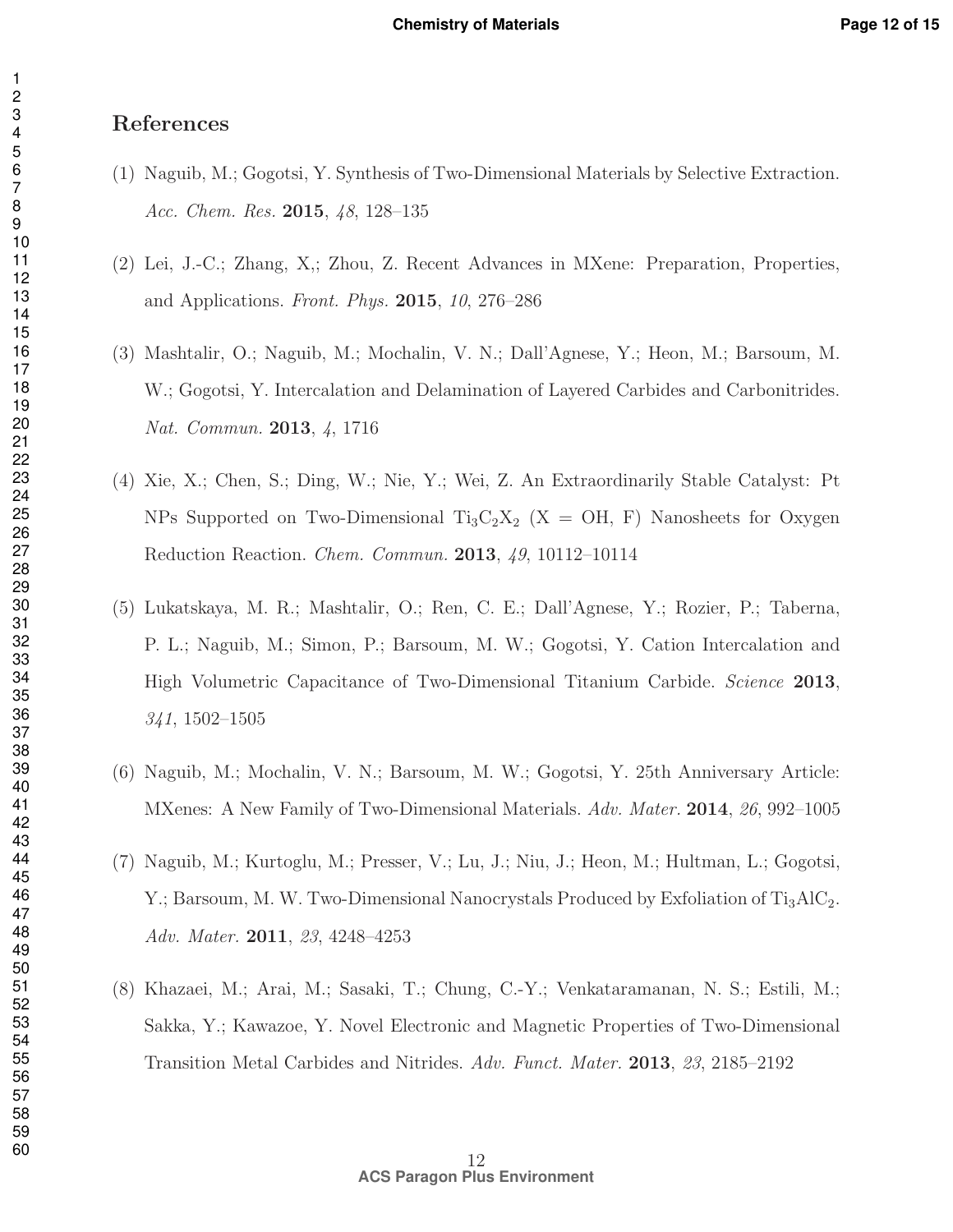#### **Chemistry of Materials**

- 
- (9) Xie, Y.; Kent, P. R. C. Hybrid Density Functional Study of Structural and Electronic Properties of Functionalized  $Ti_{n+1}X_n$  (X=C,N) Monolayers. *Phys. Rev. B* 2013, 87,
- (10) Khazaei, M.; Arai, M.; Sasaki, T.; Estili, M.; Sakka, Y. Two-Dimensional Molybdenum Carbides: Potential Thermoelectric Materials of the MXene Family. *Phys. Chem. Chem. Phys.* 2014, *16*, 7841–7849
- (11) Ando, Y.; Watanabe, S. First-Principles Study of Metal-Insulator Control by Ion Adsorption on Ti2C MXene Dioxide Monolayers. *Appl. Phys. Express* 2016, *9*, 015001
- (12) Lai, S.; Jeon, J.; Jang, S. K.; Xu, J.; Choi, Y. J.; Park, J.-H.; Hwang, E.; Lee, S. Surface Group Modification and Carrier Transport Properties of Layered Transition Metal Carbides (Ti<sub>2</sub>CT<sub>x</sub>, T: -OH, -F and -O). *Nanoscale* **2015**, 7, 19390–19396
- $(13)$  Kresse, G.; Furthmüller, J. Efficient Iterative Schemes for Ab Initio Total-Energy Calculations Using a Plane-Wave Basis Set. *Phys. Rev. B* 1996, *54*, 11169–11186
- (14) Perdew, J. P.; Burke, K.; Ernzerhof, M. Generalized Gradient Approximation Made Simple. *Phys. Rev. Lett.* 1996, *77*, 3865–3868
- $(15)$  Blöchl, P. E.; Jepsen, O.; Andersen, O. K. Improved Tetrahedron Method for Brillouin-Zone Integrations. *Phys. Rev. B* 1994, *49*, 16223–16233
- (16) Allen, P. B.; Pickett, W. E.; Krakauer, H. Anisotropic Normal-State Transport Properties Predicted and Analyzed for High- $T_c$  Oxide Superconductors. *Phys. Rev. B* 1988, , 7482–7490
- (17) Schulz, W. W.; Allen, P. B.; Trivedi, N. Hall Coefficient of Cubic Metals. *Phys. Rev. B* , *45*, 10886–10890
- (18) Chaput, L.; Pécheur, P.; Tobola, J.; Scherrer, H. Transport in Doped Skutterudites: Ab Initio Electronic Structure Calculations. *Phys. Rev. B* 2005, *72*, 085126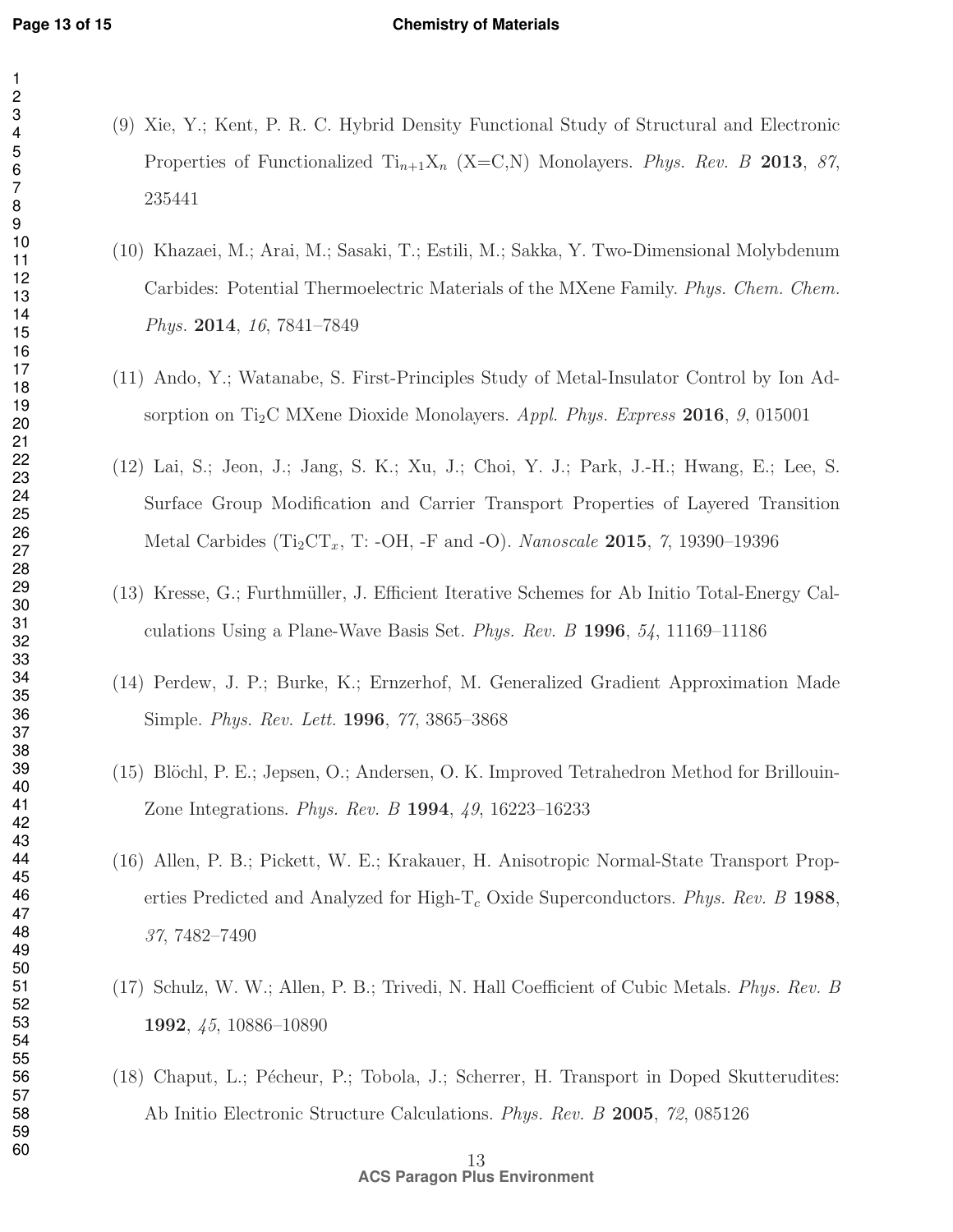- (19) Madsen, G. K. H.; Singh, D. J. BoltzTraP. A Code for Calculating Band-Structure Dependent Quantities. *Comput. Phys. Commun.* 2006, *175*, 67–71
- (20) Alf`e, D. PHON: A Program to Calculate Phonons Using the Small Displacement Method. *Comput. Phys. Commun.* 2009, *180*, 2622–2633
- (21) Cochran, W.; Cowley, R. A. Dielectric Constants and Lattice Vibrations. *J. Phys. Chem. Solids* 1962, *23*, 447–450
- (22) Baroni, S.; Giannozzi, P.; Testa, A. Green's-Function Approach to Linear Response in Solids. *Phys. Rev. Lett.* 1987, *58*, 1861–1864
- (23) Esfarjani, K.; Stokes, H. T. Method to Extract Anharmonic Force Constants from First Principles Calculations. *Phys. Rev. B* 2008, *77*, 144112
- (24) Li, W.; Lindsay, L.; Broido, D. A.; Stewart, D. A.; Mingo, N. Thermal Conductivity of Bulk and Nanowire Mg2SixSn1−<sup>x</sup> Alloys from First Principles. *Phys. Rev. B* 2012, *86*,
- (25) Li, W.; Mingo, N.; Lindsay, L.; Broido, D. A.; Stewart, D. A.; Katcho, N. A. Thermal Conductivity of Diamond Nanowires from First Principles. *Phys. Rev. B* 2012, *85*,
- (26) Li, W.; Carrete, J.; A. Katcho, N.; Mingo, N. ShengBTE: A Solver of the Boltzmann Transport Equation for Phonons. *Comput. Phys. Commun.* 2014, 1747–1758
- (27) Ecsedy, D. J.; Klemens, P. G. Thermal Resistivity of Dielectric Crystals Due to Four-Phonon Processes and Optical Modes. *Phys. Rev. B* 1977, *15*, 5957–5962
- (28) Gan, L.-Y.; Huang, D.; Schwingenschlögl, U. Oxygen Adsorption and Dissociation During the Oxidation of Monolayer Ti2C. *J. Mater. Chem. A* 2013, *1*, 13672–13678